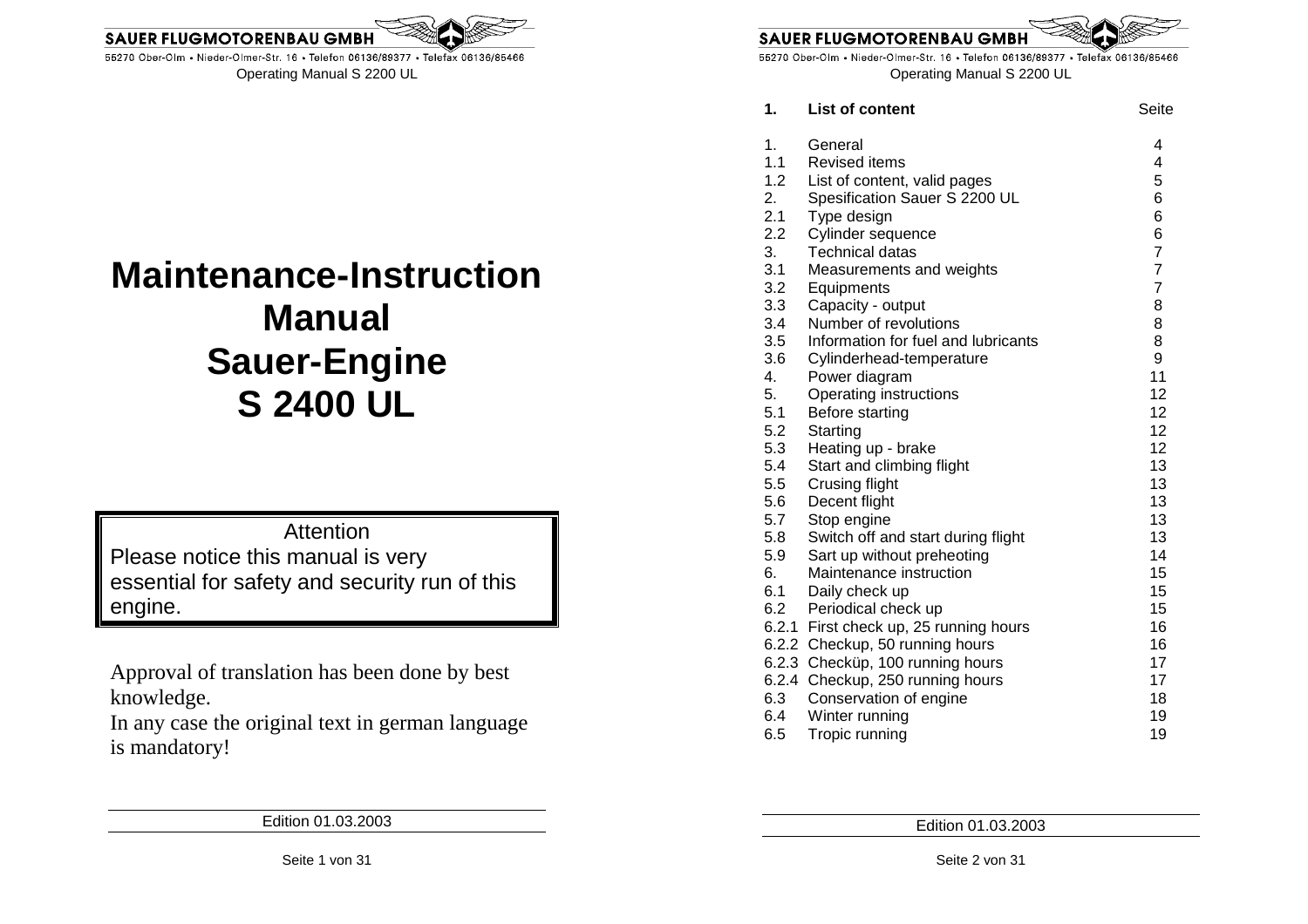55270 Ober-Olm • Nieder-Olmer-Str. 16 • Telefon 06136/89377 • Telefax 06136/85466 Operating Manual S 2200 UL

| 7 <sub>1</sub> | Maintenance                                    | 20 |
|----------------|------------------------------------------------|----|
| 7.1            | Oil change                                     | 20 |
| 7.2            | Magnet                                         | 21 |
| 7.3            | Carburettor adjustment                         | 22 |
| 7.4            | Valve clearance                                | 22 |
| 7.5            | <b>Compression test</b>                        | 23 |
| 7.5.1          | Compression test with printer                  | 23 |
|                | 7.5.2 Compression measuring device             | 23 |
| 7.6            | Mechanical fuel pump                           | 23 |
| 7.7            | Exhaust                                        | 24 |
| 7.8            | Operating device for gas, choke and preheating | 24 |
| 8.             | Overhaul                                       | 24 |
| 8.1            | General overhaul (TBO)                         | 24 |
| 8.2            | Main repair and general changes                | 24 |
| 8.3            | Replacement of oil-amd fuel hoses              | 25 |
| 9.             | Chart for screw starting torque                | 25 |
| 10.            | Troubleshooting                                | 26 |
| 10.1           | Engine failure                                 | 26 |
|                | 10.2 Rouh running engine                       | 27 |
| 10.3           | Overheating of engine, oiltemperature          |    |
|                | above 120 degreec                              | 27 |
| 10.4           | Low oilpressure                                | 28 |
| 10.5           | Engine does not develop full power             | 28 |
| 10.6           | After running of engine                        | 29 |
| 10.7           | Oilconsumtion to high                          | 29 |
| 10.8           | Engine pinking, knocking                       | 29 |
| 11.            | List of inspection                             | 30 |

**SAUER FLUGMOTORENBAU GMBH** 

55270 Ober-Olm • Nieder-Olmer-Str. 16 • Telefon 06136/89377 • Telefax 06136/85466 Operating Manual S 2200 UL

- **1. General**
- 1.1 Status of correction:
- Nr. Page Reference Date Signature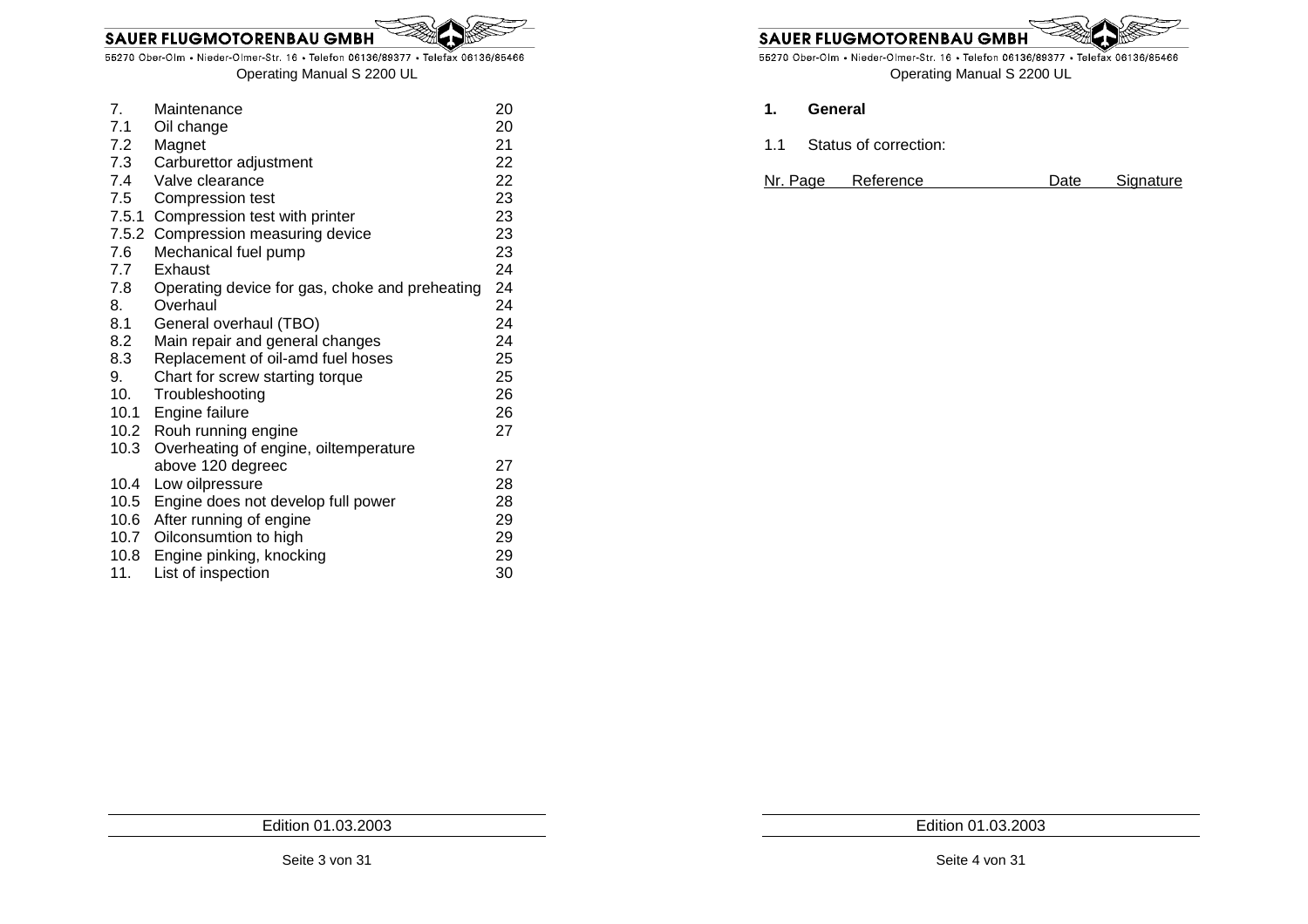

Edition 01.03.2003

## Operating Manual S 2200 UL

55270 Ober-Olm • Nieder-Olmer-Str. 16 • Telefon 06136/89377 • Telefax 06136/85466

#### **1.2 Register of valid pages**

Page Edition

- 1 01.03.2003
- 2 01.03.2003
- 3 01.03.2003
- 4 01.03.2003
- 5 01.03.2003
- 6 01.03.2003
- 7 01.03.2003
- 8 01.03.2003
- 9 01.03.2003
- 10 01.03.2003
- 11 01.03.2003
- 12 01.03.2003
- 13 01.03.2003
- 14 01.03.2003
- 15 01.03.2003
- 16 01.03.2003
- 17 01.03.2003
- 18 01.03.2003
- 19 01.03.2003
- 20 01.03.2003
- 21 01.03.2003
- 22 01.03.2003
- 23 01.03.2003
- 24 01.03.2003
- 25 01.03.2003
- 26 01.03.2003
- 27 01.03.2003
- 
- 28 01.03.2003
- 29 01.03.2003
- 30 01.03.2003
- 31 01.03.2003
- 32 01.03.2003

**SAUER FLUGMOTORENBAU GMBH** 

55270 Ober-Olm • Nieder-Olmer-Str. 16 • Telefon 06136/89377 • Telefax 06136/85466 Operating Manual S 2200 UL

#### **2. Structural description of engine**

- aircooled four stoke "otto"-engine
- -- sequence of cylinder: horizontal, two cylinder each, oposite
- oil pressure lubrication by gearpump
- – ignition by magnet or magnet + electronic
	- ignition equipment: System Sauer
	- Propeller actuation direct
	- electr. starter
- – A.C. voltage generator
	- mechanical fuel pump
	- one carburettor
- **2.1 Typedesing** 
	- **S 2400 UL**
- **2.2 Sequence of cylinder**



hinten

Edition 01.03.2003



**SAUER FLUGMOTORENBAU GMBH**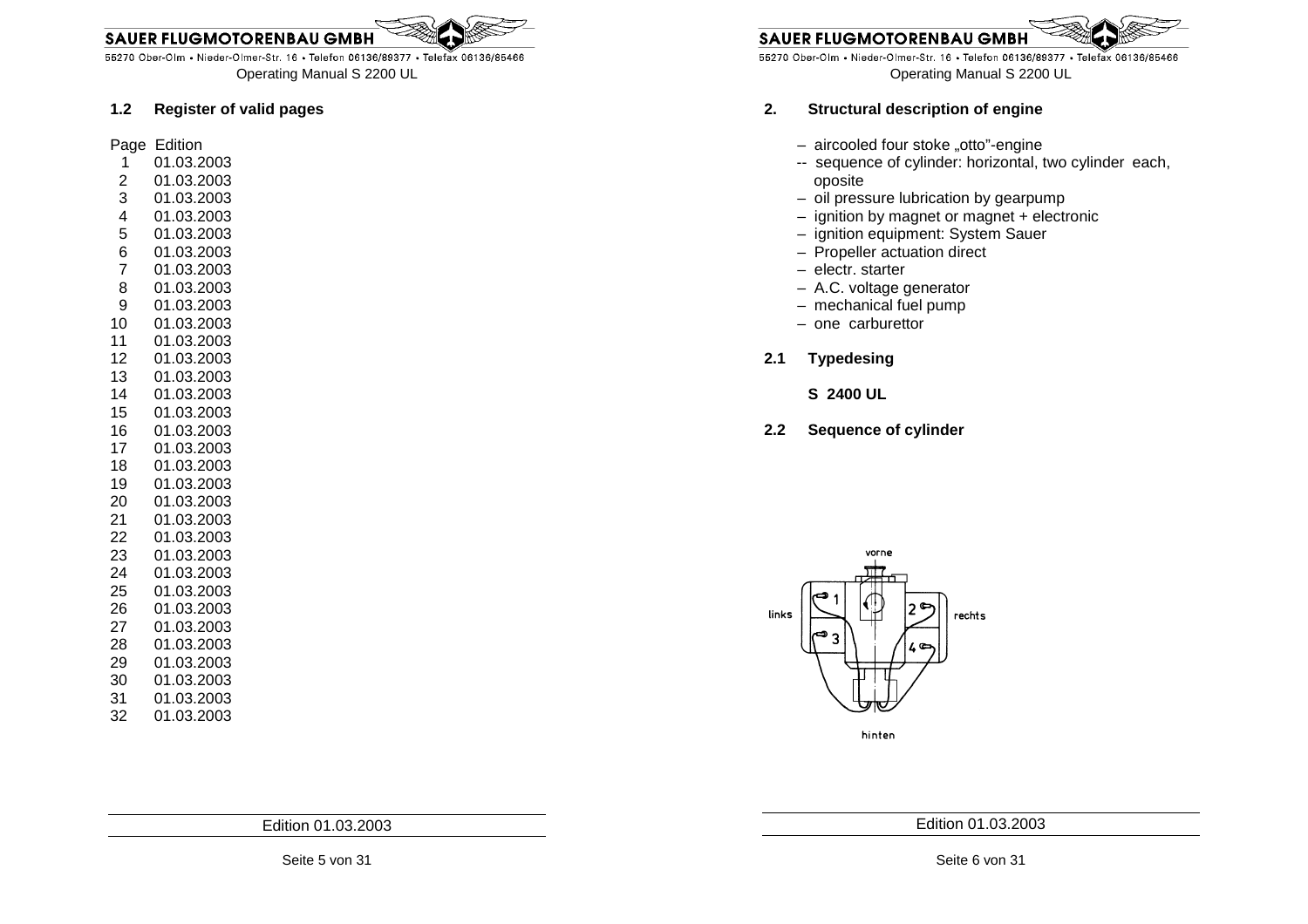55270 Ober-Olm • Nieder-Olmer-Str. 16 • Telefon 06136/89377 • Telefax 06136/85466 Operating Manual S 2200 UL

#### **3. Technical specification**

#### **3.1 Measurements and weight**

|                             | Bore:                                                 | 94 mm                |
|-----------------------------|-------------------------------------------------------|----------------------|
|                             | Stroke:                                               | 84 mm                |
|                             | Pisten capacity:                                      | 583 $cm3$            |
|                             | Displacement, in CC:                                  | 2332 cm <sup>3</sup> |
|                             | <b>Commpression Ratio:</b>                            | 8.2:1                |
|                             | Direction of crankshhaft                              | anti-clockwise       |
|                             | Weight: engine case magnesium 70 kg                   |                      |
| engine case aluminium 77 kg |                                                       |                      |
|                             | dry, without airguide sheets exhaust system, but with |                      |
|                             | electric starter, generator and ignition device       |                      |
|                             |                                                       |                      |

#### **3.2 Equipment - assecories**

| Ignition device:    | Slick 4330 or with Sauer electr.     |
|---------------------|--------------------------------------|
| Firingtime:         | 25° v. O.T. / 20° electr. 2 ignition |
| Sequence of firing: | $1 - 3 - 2 - 4$                      |
| Sparkplugs:         | BERU 14-6 DU, Bosch W6DC,            |
|                     | NGK D6EA, BCP6E                      |

Clearance electrodes: 0,5 mm

 Thread of sparkplugs: M14 x 1,25 x 19, M12 x 1,25 x 19 Ignition accesssories System Sauer Caburretor: Bing 64/32, 94/40 mech. fuel pump: BCD, Kyosan Generator **Kubota**,

 Starter Valeo Oilcooler Oilfilter MANN W77 Gear for Starter 109/st

different

**SAUER FLUGMOTORENBAU GMB** 

55270 Ober-Olm • Nieder-Olmer-Str. 16 • Telefon 06136/89377 • Telefax 06136/85466

- Operating Manual S 2200 UL
- **3.3 Power** 100/74 PS/kW bei 3500 min -1 Startcapacity (5min) 90/66 PS/kW bei 3000 min -1 Permanent capacity 80/59 PS/kW bei 2700 min -1

#### **3.4 Revolution**

| maximal speed           | 3500 min <sup>-1</sup>   |
|-------------------------|--------------------------|
| Startrevolution max     | 3000 min-1               |
| Permanent speed         | $2700$ min <sup>-1</sup> |
| No-load operation speed | $700 \text{ min}^{-1}$   |

#### **3.5 Information of fuel and lubricants**

#### Fuel:

 Brand fuel "DIN EN 228 unleaded Super Plus **98 Oktan**" or "AVGAS 100 LL".

 Luboil: Any engine oil 15W40 or 10W-40 under the classification of (API-Klassifikation (API SL/CI) or higher. Don't use any syntetic lub oil The viscosity of the engine lub oil follows the existing airtemperature and accordingly there are different SAE classes.



Edition 01.03.2003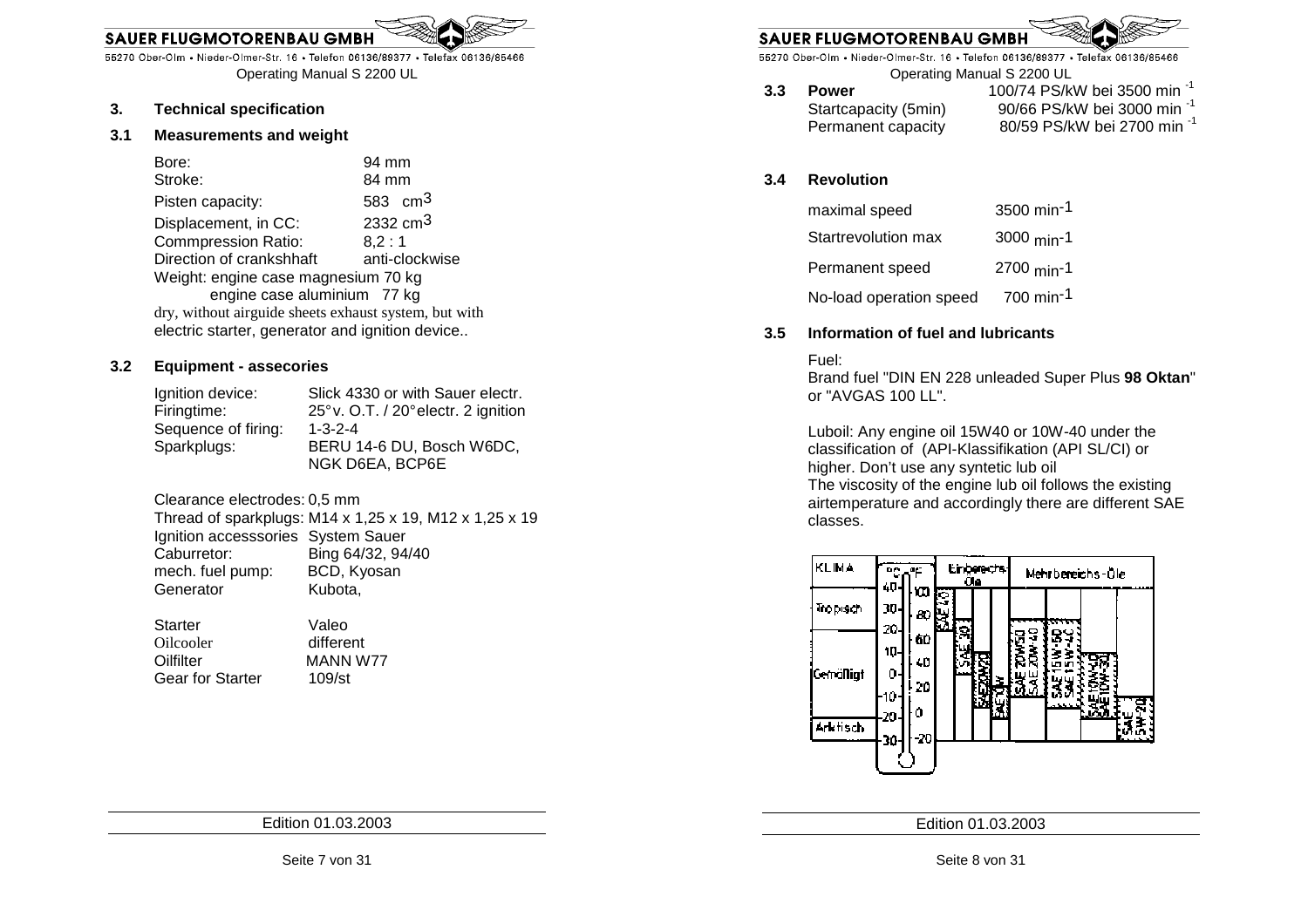

| max. 3,00 l                                             |
|---------------------------------------------------------|
| min. 2,50 l                                             |
| 0.251                                                   |
| Oilstick shows min. and max level. Qantity between min. |
| $0,5$ liter                                             |
| max. 4,5 bar                                            |
| min. $2,0$ bar                                          |
| $1,0$ bar                                               |
| min. $50^{\circ}$ C                                     |
| max. 120°C                                              |
| 70 - 90°C                                               |
|                                                         |

#### **3.6 Cylinder head-temperatur:**

| Not to exceed degree C | $200^\circ$ C |
|------------------------|---------------|
| Cylinder Nr.4          |               |

#### **3.7 Instruction and advice for mounting the engine into the hull of the plane and center of gravity.**

For this conection use only DIN-bolts 10mm, quality class 8.8 or 10.9. All bolts are to be secured with safety wire against unforseen turning. We are providing the complete set for this engine-suspension.

**Backview Sideview** 

#### **S 2400 UL 2 carburetor**



Ausgabe 01.03.2003



55270 Ober-Olm • Nieder-Olmer-Str. 16 • Telefon 06136/89377 • Telefax 06136/85466 Operating Manual S 2200 UL

#### **S 2400 UL single carburetor**



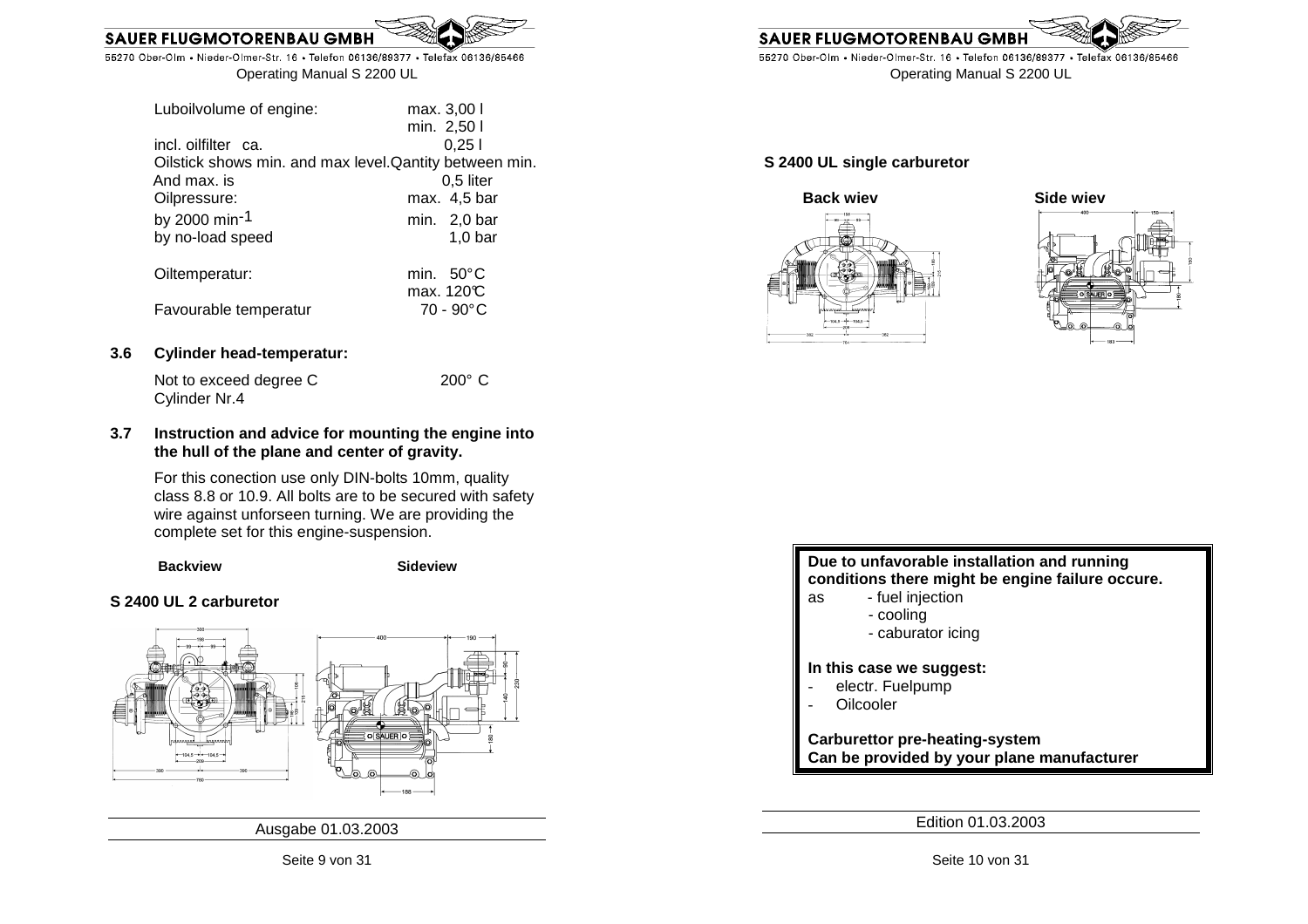55270 Ober-Olm • Nieder-Olmer-Str. 16 • Telefon 06136/89377 • Telefax 06136/85466 Operating Manual S 2200 UL

#### **4. Powerdiagramm**

#### **Characteristic of engine S 2400 UL**



Edition 01.03.2003



#### **SAUER FLUGMOTORENBAU GMBH**

55270 Ober-Olm • Nieder-Olmer-Str. 16 • Telefon 06136/89377 • Telefax 06136/85466

Operating Manual S 2200 UL

#### **5. Operating instruction**

The described maintenance and running instructions are basic necessity and strictly to be followed to guarantie a long and successful run of the engine!

#### **5.1 Before start up:**

- Ignition "off"
- dayly checkup performed ? (page 13)
- – Gaslever area and clearance to by checked
	- turn engine by hand, easy going  $\overline{?}$
	- check funktion of clutch of the ignition magnet.
	- Listen for strange and abnormal noise

#### **5.2 Start up**

| - Brake                    | closed                |
|----------------------------|-----------------------|
| - Fuelvalve                | open                  |
| - Gaslever                 | locked !!!            |
| - Masterswitch             | ON                    |
| - Choke                    | pull (ON)             |
| $-$ Ignition               | ON                    |
| - Starter                  | switch ON             |
| Start engine with 1000 rpm |                       |
| - Oilpressure              | after 5 sek. pressure |

 to by indicatet on the gauge.

#### **5.3 Warm up and break check:**

- Engine to be run for appr. 2 min. with 1000 to 1500 rpm.
- Wait until oiltemperatur reachs 50 degree C.
- Check rpm by "full power" (see also flyhandbook of you aircraft)

**Attention! Don`t overheat the engine during testrunon the ground**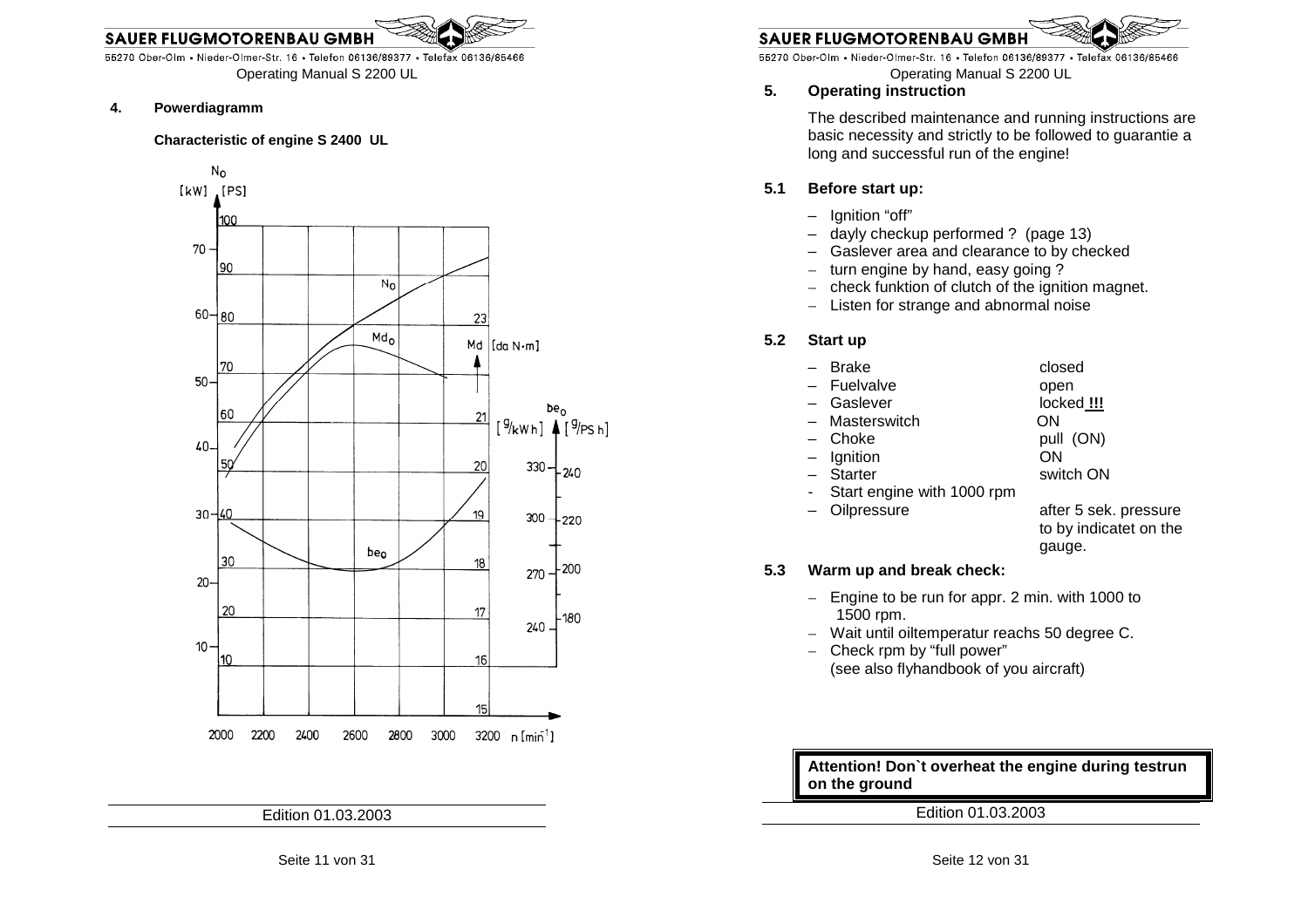55270 Ober-Olm • Nieder-Olmer-Str. 16 • Telefon 06136/89377 • Telefax 06136/85466

Operating Manual S 2200 UL

### **5.4 Take-off and climbing flight:**

- **- Electric fuel pump** ON - Carburetor heat
- Push gaslever quick until
- - Start now. During the first part of your climbing flight you keep this position, than you reduce power.

**OFF** 

**Rpm, oilpressure, oiltemperatur, boostpressure and cylinderhead temperature should not exeed their limiting value !** 

#### **5.5 Cruising**

- Electric fuel pump OFF
- $Rpm$  max. 2700 min<sup>-1</sup>
- Oilpressure within green zone
- Oiltemperature within green zone
	- Within green zone Cylinderheadtemp.

#### **5.6 Descent**

- Electric fuel pump ON
- ON - Carburetor heat
- Gaslever no-load operation

#### **5.7 Shut off engine**

- Engine to be cool down. After running with nigh power, let the engine run approx. 2 minutes by 1000rpm.
- Elekrtical fuel pump OFF
- gaslever in no-load operation lgnition OFF
- **5.8 Starting in the air follow the same procedure as on the ground.**



55270 Ober-Olm • Nieder-Olmer-Str. 16 • Telefon 06136/89377 • Telefax 06136/85466 Operating Manual S 2200 UL

#### **Remarks:**

Please notice if you are using unleaded super gasoline, it might be happen that during very hot outside temperature or night in fluenees steam bubbles within the fuel system can be built up.

 During those circumstances we strongly request you to use only AVGAS 100LL

#### **5.9 Start up under could conditions:**

**SAUER FLUGMOTORENBAU GMBI** 

- Choke to pull (ON) – Gaslever **closed and in no-load**
- **position!!!**– Sart up see 5.2 and 7.1

adjust gaslever and choke according to a smooth run of the engine.

Ausgabe 01.03.2003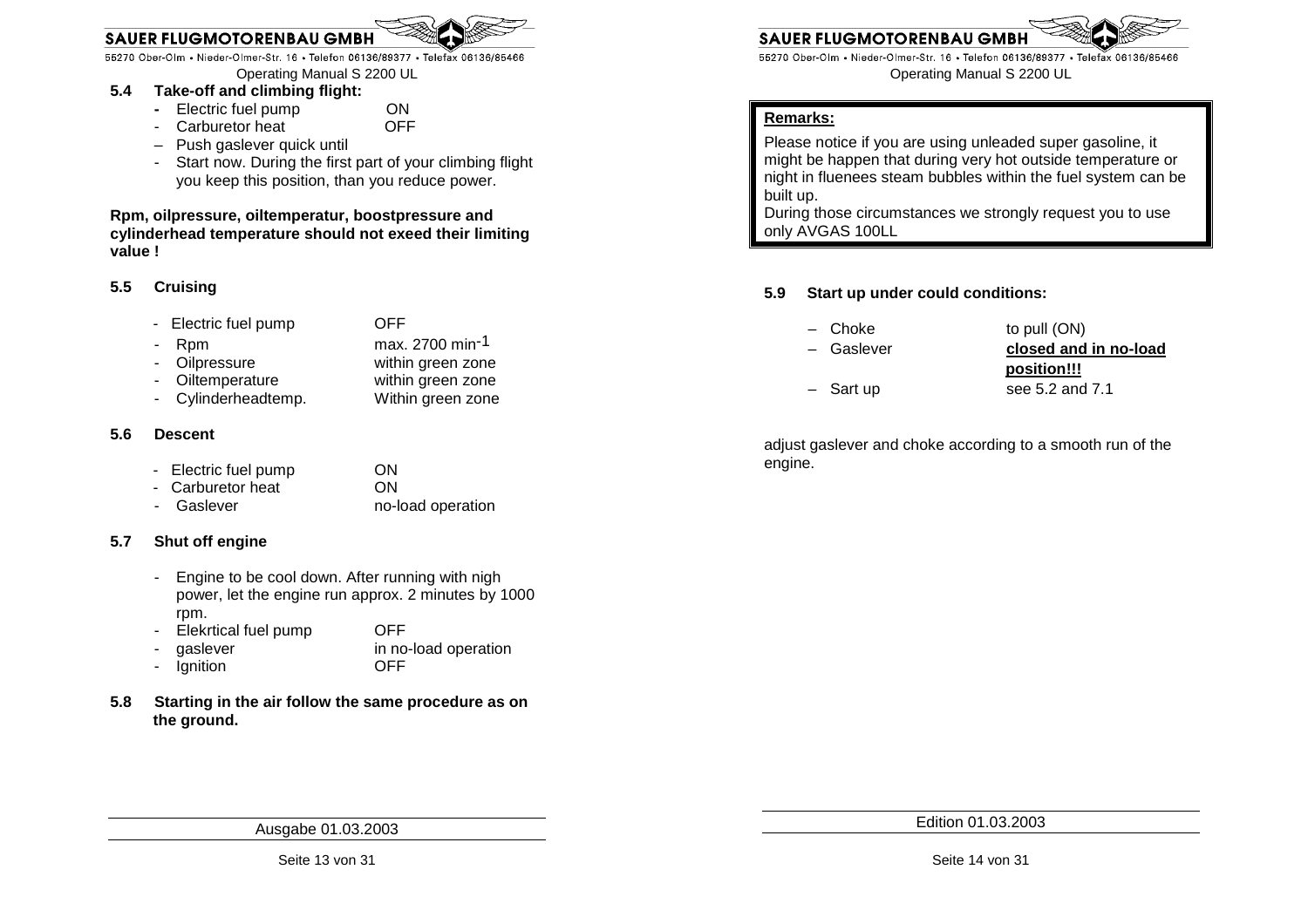55270 Ober-Olm • Nieder-Olmer-Str. 16 • Telefon 06136/89377 • Telefax 06136/85466 Operating Manual S 2200 UL

#### **6. Maintenance instruction**

- **6.1 Daily checkup** 
	- Remove engine cowling
	- Check engine on missing parts and scratches.
	- Check ignition cable.
	- Check all connections and tubes for gas, chock, and carburetor.
	- Check engine oil by pushing the oilstick until resistance, pull out and check oilleved. If necessary, you add oil. The oillevel in the middle of max. andmin.
	- Check oil and fuelsystem. Make sure there is no leak.
	- Replace cowling.
	- Engine testrun.
	- Check temperature and pressure of all systems. Watch speed up carefully. For a short period you run the engine full speed. Check cooling system.

#### **6.2 Periodical control**

After the first 25 running hours the engine is to by checked as under 6.2.1 deseribed. Maintenance control is to by done every 50 hours. In addition every 100 hours the engine is to by checked as under 6.2.3. Every 250 hours as under 6.2.4

### **SAUER FLUGMOTORENBAU GMB**

55270 Ober-Olm • Nieder-Olmer-Str. 16 • Telefon 06136/89377 • Telefax 06136/85466 Operating Manual S 2200 UL

#### **6.2.1 Checkup after 25 hours**

- – Change engine oil and oilfilter, clean oilstrainer and renew gaskets.
- - Check and clean sparkplugs.
	- Check exhaust.
- Check all wirering of starter and magnet.
- – Check all fastener and clamps of starter and magnet.
	- Check valve play. The valve clearance is to by adjusted.
- Check engine suspension and all bolts and nuts.
- – All existing ball and socked joints are to be greased.
	- Fuelsystem is to be checked. Clean all filter and check all joints
- Check all electr. Wirering.
- Testrun of engine acc. To 6.1.

#### **6.2.2 Checkup after 50 hours**

- – Ignitiontiming to be controlled, event.
	- Check lub.-system
- – Change oil and Filter
	- Check and clean sparkplugs
	- Check valve play. The valve clearance is to by adjusted. – Check all joints, clean engine.
	-
	- Check fuel system, clean all filter and check all joints, hoses and tubes.
	- Check exhaust (muffler, tubes, clamps)
	- Check airguiding sheets
	- Chack crankcase on cracks or leakage
	- Check crankase ventilation
	- Check all electr. Wirering and cable
	- Engine test run acc. To 6.1.

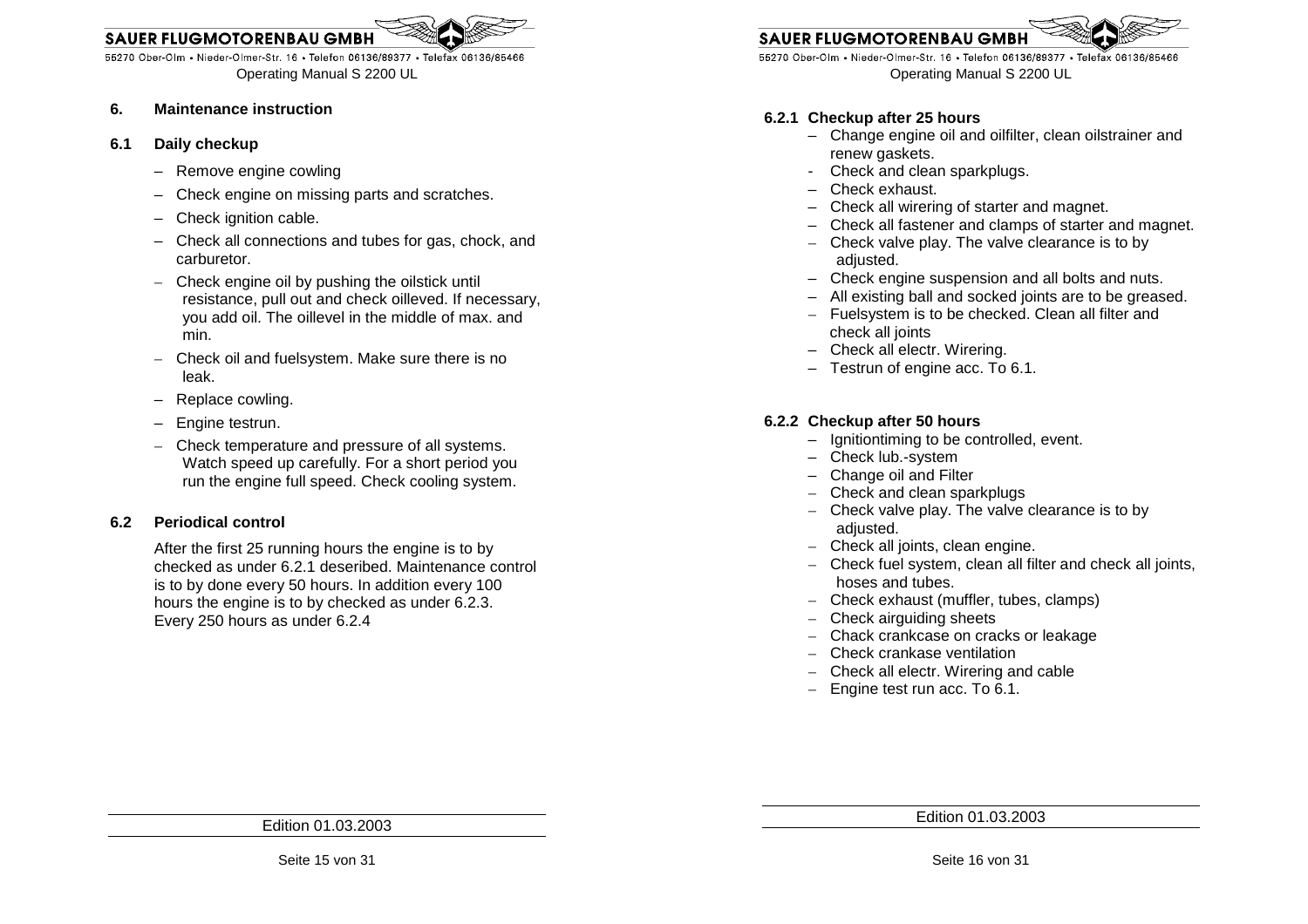

#### **6.2.3 Checkup after 100 hours**

- $-$  Same as under 6.2.2.
- – Check diaphragm of caboret.
	- Change airfilter.
	- Clean fuelfilter
- – Clean luboilstrainer, replace all gaskets
	- Check start gear
	- Check compression by compression monotoring device

#### **6.2.4 Checkup after 250 hours**

- Same as under 6.2.3.
- check ignition magnet (Slick) according to manufacturer standard
- Check carburettor float spindle

Repair can only be done by authorized workshops andinspectors who are licensed by LBA.

**SAUER FLUGMOTORENBAU GMB** 

55270 Ober-Olm • Nieder-Olmer-Str. 16 • Telefon 06136/89377 • Telefax 06136/85466 Operating Manual S 2200 UL

#### **6.3 Preserve engine against corrosion:**

If the engine is not running for more than 30 days, preservation against corrosion is to be done.

- 1. Warmup engine and drain engine-oil.
- 2. Use 2,5 Liter spezial anticorrosion-oil and run engine for thirty seconds under no-load operation.
- 3. Remove airfilter, run engine and pour 25 to 30 ccm anticorrosion-oil into the caburator. Stop engine.
- 4. Remove all sparkplugs and spray anti-corrosion-oil into the combustion chamber.
- 5. Turn engine by hand serveral times.
- 6. Preserve sparkplugs with anti-corrosion-oil and replace.
- 7. All Carburettor joints are to be preserved
- 8. All openings as exhaust, crankcase ventilation and airfilter are to be closed.
- 9. Preserve the engine from outside by using spray gun with anti-corrosion-oil. Be aware that rubberparts, hoses and all non-metallic parts are not in touch with the anti-corrosion- oil. Don`t run the engine after preservation. Otherwise you have to repeat the whole procedure.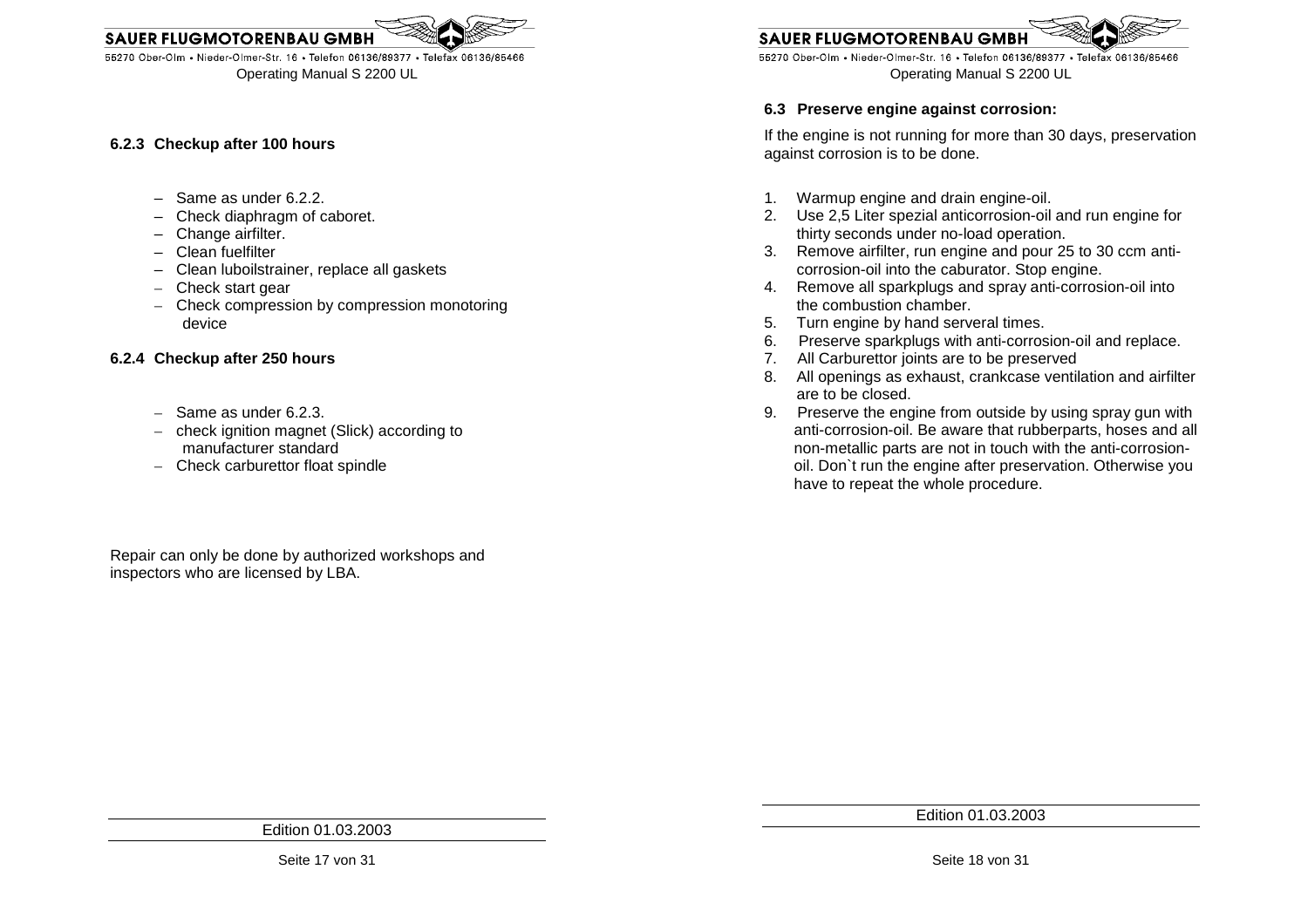

#### **6.4 Operation during wintertime**

In any case maintenance should be done before the beginning of the cold season. For extrem low temperatures you act as follows:

 You cover the oilcooler it the ground temperature is below 10 degree C. Otherwise you will not reach the oiltemp. of 80 degree C.

Maintenance electr. system:

- Avoid corrosion on all elektr. connections otherwise you will have start-problems and line drop in the system
- During winter you check the battery every 6 to 8 wecks. Check acid level and density. Charge the battery and messure each cell under

load.

– Clean and preserve cable connections. Use grease without acid, like Vaseline.

#### **6.5 Operation in tropical areas:**

To protect the engine against heat and dust we suggest as follows:

- Use the right airfilter and cleaning.
- – Shorten the time of oilchange and renewing oilfilter.
	- Close all openings if you don`t operate the engine, to prevent entering dust or sand.

Edition 01.03.2003



55270 Ober-Olm • Nieder-Olmer-Str. 16 • Telefon 06136/89377 • Telefax 06136/85466 Operating Manual S 2200 UL

- If you are in a rarea with high humidity you have to<br>preserve the engine as under 6.3 clean airfilter<br>every day.<br>- Clean airfilter every day!<br>7.<br>**Maintenance**<br>- warmup engine<br>- drain oil, renew oiffliter, put same oil<br>on
	-

- 
- 
- 
- 
- 
- 
- 
- 
-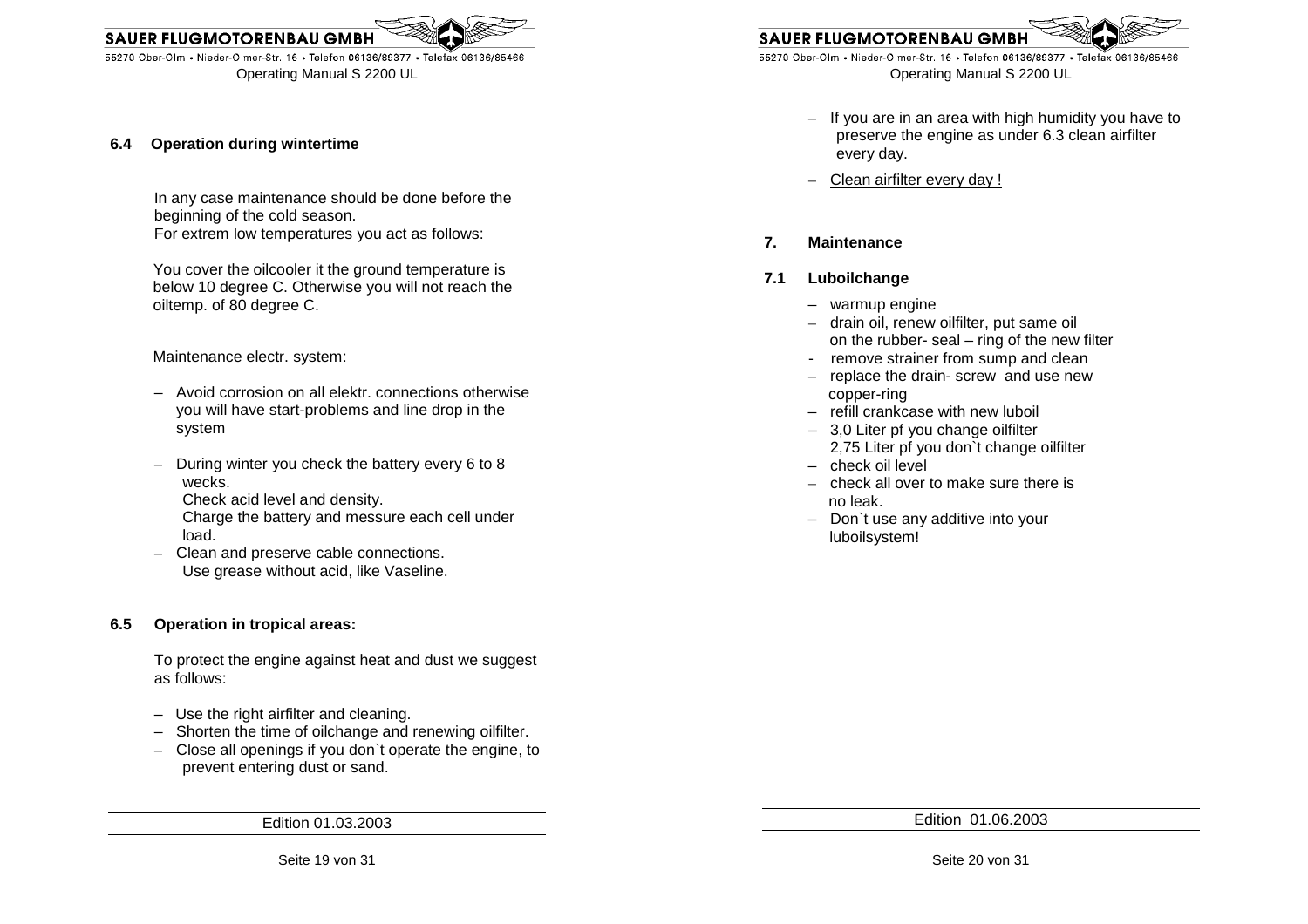55270 Ober-Olm • Nieder-Olmer-Str. 16 • Telefon 06136/89377 • Telefax 06136/85466

Operating Manual S 2200 UL

 **7.2 Mounting magnet and reset fiering time** Attention! Ingnitionkey "off"! Remove all connecting cable from sparkplug To avoid electr. sparking conect Contactspring with mass point.

 Remove sparkplug from cyl. 1. Put your tumbe on the opening of the sparkplug and turn the crankshaft until you feel the strong pressure of compression. In this position both valves of cyl. 1 are closed. Now you turn the crankshaft the opposite. Checking the marker top dead-center on the starter wheel. Direction 25 degree before dead centre o point. The ignitionmark on the starter wheel. Overlap with the mark on the enginebody. Now ignitionmagnet is to be installed and Inserted into the clutch. Clamps are to be fixed. Slick timing light, mod. 2300 withR-or L cable is to be conected to the shortcut conection of the magnet.

Conect the brown cable with masspoint.

 Turn magnet by händ in motordirection until the controllamp goes off. Turn magnet back until the controllamp goes off. In this position you fix the magnet (20 Nm).

Adjustment to be controlled os follows:

- Propeller to be turned until magnet react
- Turn propeller bachward until lamop goes off
- Turn again in the opposite direction until lamps goes on.
- Check it the two marks are in line

#### 7.3 **Adjustment of carburettor**

Gaslever on non-load position.

 Fix synchron-tester connection with both carburettorinlet. Start engine. Adjust the tester with the synchronising screw in the middle of the throttle until both factors are equal. Now you adjust the no-load operation with the trottle screw on both caburettor on 700 rpm. Emission control to be adjusted by no-load operation screw and CO2-tester within the range of 1,5-2,5 %. At 2200-2400 rpm 5-6% CO, max. EGT 650°C At full load 6-7% CO, max. EGT 700°C

**SAUER FLUGMOTORENBAU GMBI** 

55270 Ober-Olm • Nieder-Olmer-Str. 16 • Telefon 06136/89377 • Telefax 06136/85466 Operating Manual S 2200 UL

#### **7.4. Sparkplugs**

Remove sparkplugs only by cold engine.

- Don`t use brass-or steel brush for cleaning !
- Don`t sandblast!
- Only synthetic fiber brush and degreasing solvent.Use only graphit for the threat.
- Check clearence of electrodes (0,5mm)
- Renew sparkplugs after 150 running hours.
- Fasten again after few running hours

The color of the sparkplugs shows:

dark brown ,brown:sparkplugs and adjustment of carburettor are o.k.

- black: clearance of eletrodes is to much, Airfilter dirty, carburettor is not o.k. Engine doesn`t reach the running engine Temperature.
- Oily shining: interruption of ignition, to much oil inside combustion chamber.
- Pearls: wrong sparkplug, valves are not properly closing, carburettor to meager

light brown to white: carburettor attitude to meager

#### **7.4.1 Valve clearance**

- Intake Valve 0,30 mm
- Exhaust Valve 0,30 mm

Edition 01.03.2003 .

Edition 01.03.2003 .

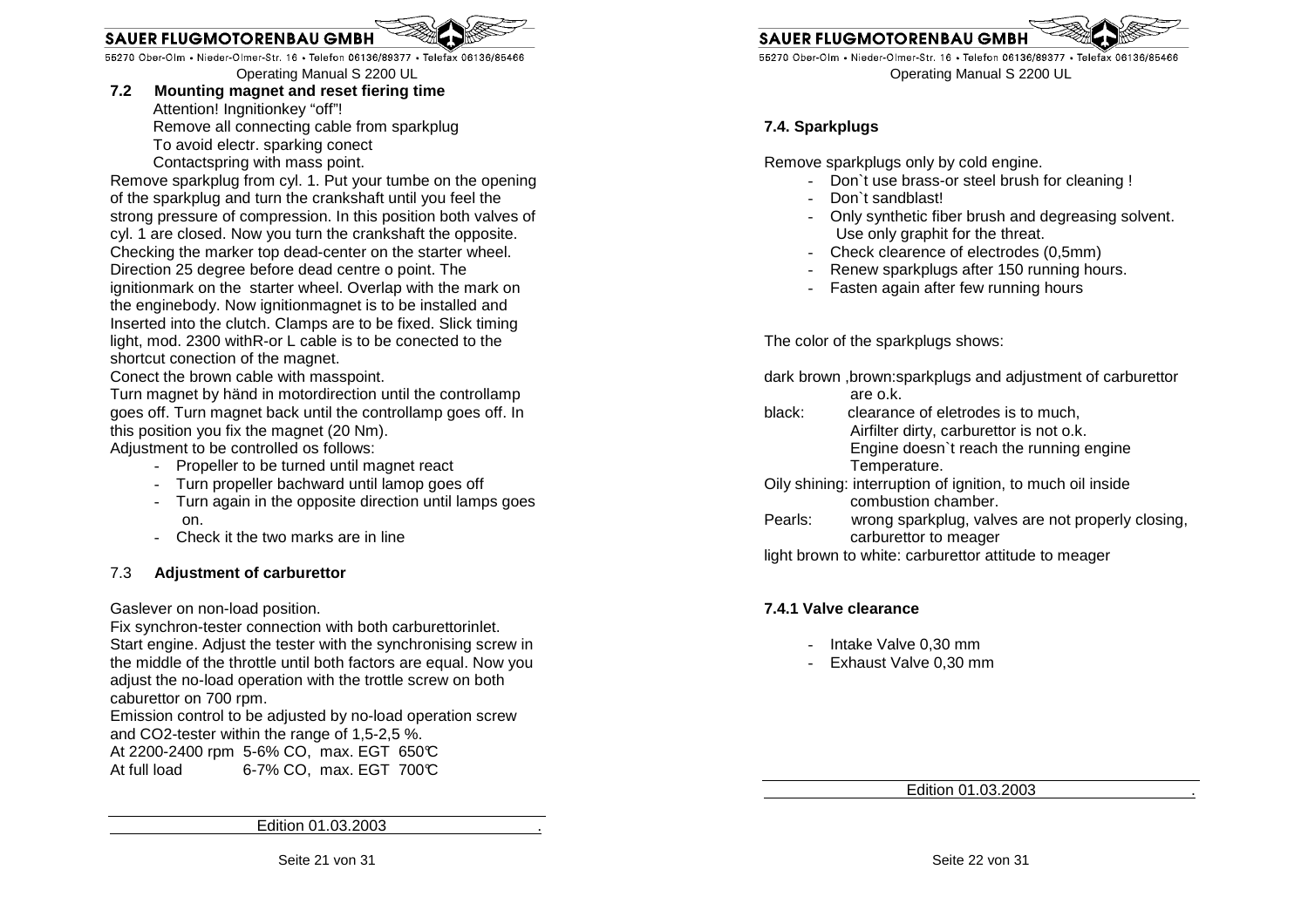55270 Ober-Olm • Nieder-Olmer-Str. 16 • Telefon 06136/89377 • Telefax 06136/85466 Operating Manual S 2200 UL

#### **7.5 Compressiontest**

#### **7.5.1 Compressiontest with printer**

 With direct compression recording instrument: A minimum pressure indication is nor given, as indications will vary depending on the measuring equipment. The indications are to be judged correspondingly. The pressure differences should not be greater than 2 bar.

#### **7.5.1 Difference-pressure-methode**

with the system the presure difference between the given pressure and the shown pressure of the cylinder should not be less than 20% (general given pressure: appr. 5,5 bar (80 PSI)

#### **7.6. Mechanical Fuelpump**

within the 100 hours checkup the fuel filter is to be cleaned

- mainvalve "closed"
- all hoses and tuber to be disconnected
- clean filter by airpressure
- connect all hoses and tubes

**SAUER FLUGMOTORENBAU GMB** 55270 Ober-Olm • Nieder-Olmer-Str. 16 • Telefon 06136/89377 • Telefax 06136/85466

Operating Manual S 2200 UL

#### **7.7 Exhaust-system**

- Remove heatexchanger
- Visual check on damages and leakage
- Connect to engine and contol hot air system
- Check hot-air operation for cabin heating and carburettor heating

#### **7.8. Actuating mechanisms**

for throttle, choke and preheating for carburettor

- Check easy and smooth mouvement of all wireing
- Check all safety devices as conternuts and (ball-)joints
- Check hinges for free clearance. Clean and assemble with

#### **8. Overhaul**

#### **8.1. General – overhaul (TBO)**

#### Classification

Will be done by manufacturer only.

 Recommended time between overhauls (TBO) at present is 1600 h of operation. The increase of TBO due to field experience will be published in the Service Bulletins of the manufacturer.

#### **8.2. Same as under 8.1.**

Ground-touch of propeller. In any case the engine is to be dismantelt. X-ray of crankshaft is mandatory! All parts are to be measured.

Edition 01.03.2003 .

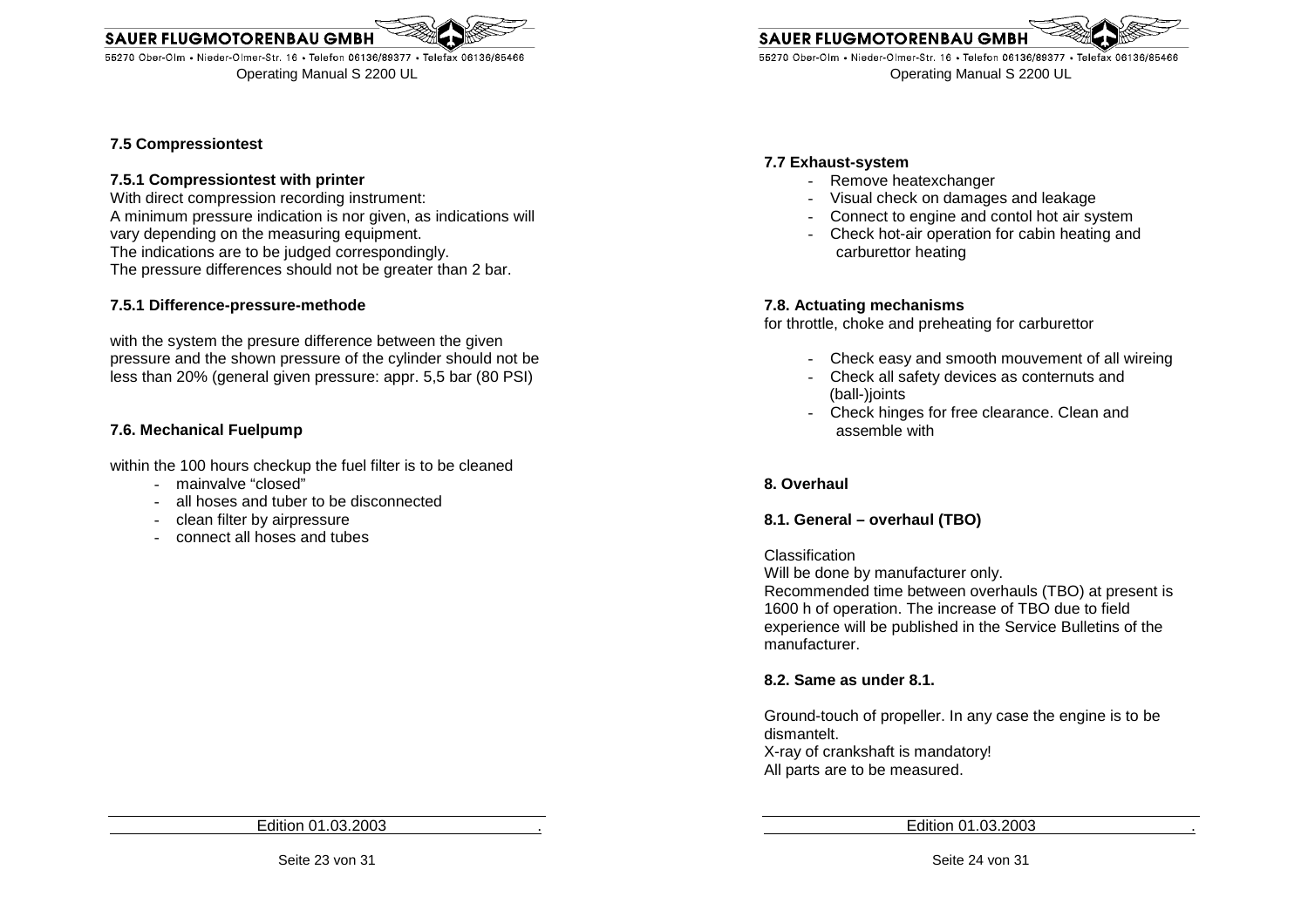

#### **8.3 Exchange of luboil-and hoses**

- Every six years all luboil-pressure- and fuel hoses are to be replaced if the material is rubber or teflon.

#### **9. Chart for torque of screws:**

| Sparkplug             | 20 Nm |
|-----------------------|-------|
| Nut for cylinder head | 25 Nm |
| Nut for oilstrainer   | 8 Nm  |
| Stopnut for oildrain  | 25 Nm |
|                       |       |

Oilfilter: see seperate instruction !



55270 Ober-Olm • Nieder-Olmer-Str. 16 • Telefon 06136/89377 • Telefax 06136/85466 Operating Manual S 2200 UL

#### **10. Troubleshooting**

#### **10.1 Engine failure:**

| Reason                               | Help                                |
|--------------------------------------|-------------------------------------|
| lgnition "off"                       | lgnition "on"                       |
| Gaslever ration no-load operation    | Pull gaslerver                      |
| Mainvalve closed, filter dirty       | Mainvalve open, clean filter        |
| Fueltank empry                       | Filling fueltank                    |
| Sparkplugcable wrong connect.        | Ignition sequence 1-3-2-4           |
| Ignitioncable loose or damaged       | Renew cable connection              |
| Mal functioning of magnet            | Check clutch, clearance of rubber   |
|                                      | Segment, check sound of magnet      |
| Condensation inside cover            | Keep dry                            |
| Sparkplugs wet, to much fuel.        | Keep sparkplugs dry, check          |
| Overflow carburettor                 | fuelsystem                          |
| Carburettor float spindle dirty or   | Clean or renew                      |
| dented                               |                                     |
| Carburettor nozzle blocked           | Cleaning or renew                   |
| Distance of electrores sparkplugs to | Adjust distance, 0,7mm              |
| wide                                 |                                     |
| Low battery                          | Charge battery or renew             |
| Water inside carburettor             | Clean carburettor, filter tubes and |
|                                      | seperator                           |
| Unsufficient compression             | Pressure loss-test, see also 7.4    |
| Damages inside crankcase             | Check strainer for metall-parts.    |
| (housing)                            | If yes, don't start engine again.   |
|                                      | Contact manufacturer                |

Edition 01.03.2003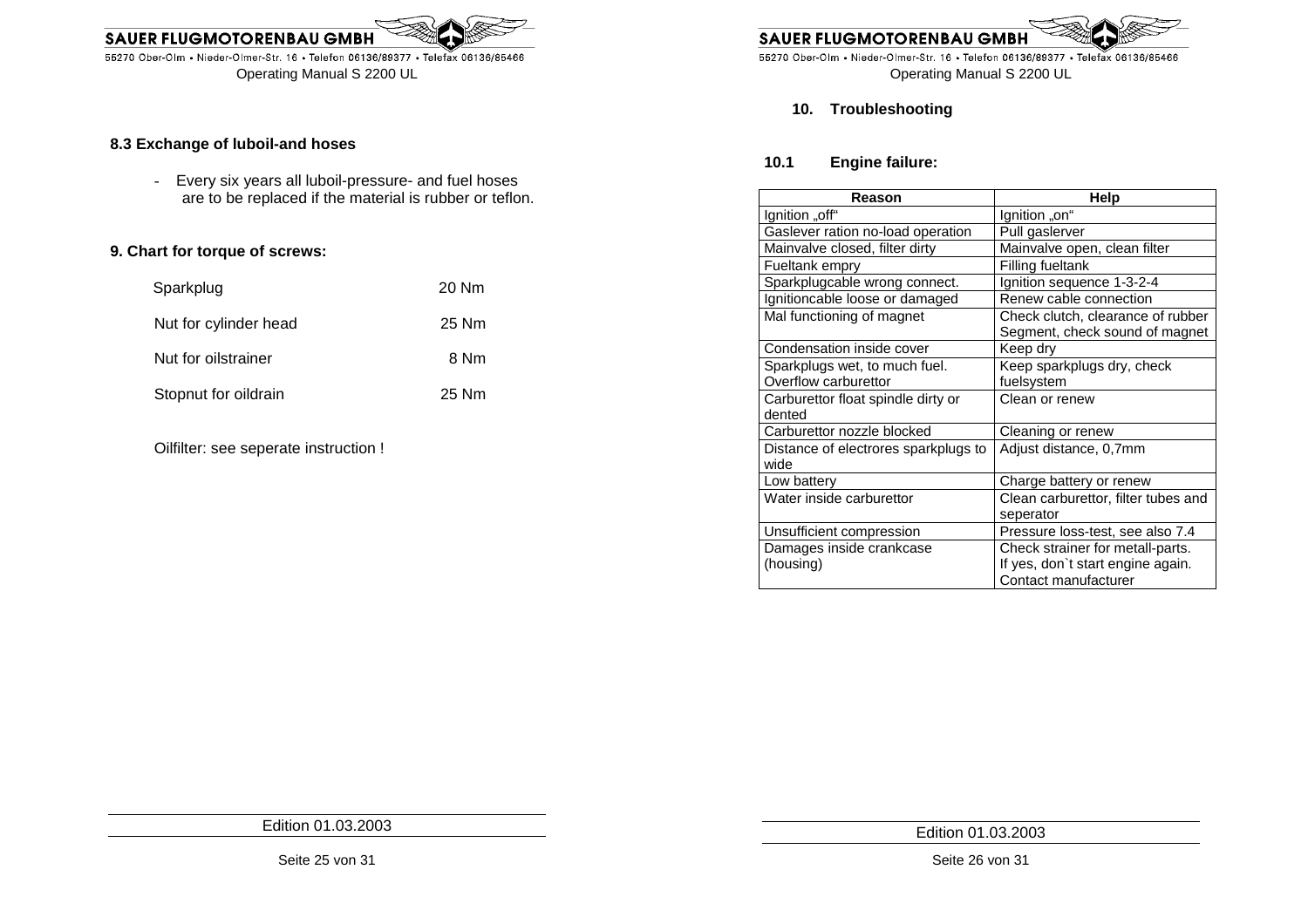55270 Ober-Olm • Nieder-Olmer-Str. 16 • Telefon 06136/89377 • Telefax 06136/85466 Operating Manual S 2200 UL



55270 Ober-Olm • Nieder-Olmer-Str. 16 • Telefon 06136/89377 • Telefax 06136/85466 Operating Manual S 2200 UL

| Reason                        | Help                               |
|-------------------------------|------------------------------------|
| Unsufficient oil supply       | Check oil level, refill oil        |
| Poor quality                  | Change oil brand to right quality  |
| Oilpipesystem or strainer     | Clean the whole system             |
| Damaged bushings and bearings | If metal particle are found in the |
|                               | sump, general overhaul of          |
|                               | engine                             |

#### **10.4 Low luboil pressure**

| Reason                         | Help                        |
|--------------------------------|-----------------------------|
| Unsufficient oil in the sump   | Check oil level add oil     |
| Damaged oilgauge               | Renew oilgauge              |
| Oilstrainer dirty              | Take out and clean          |
| Pressureloss due to leakage    | Check the whole luboilsyst. |
| High oiltemperature            | See 10.1                    |
| Oilgearpump damaged            | Renew oilpump               |
| Bearing damged, no oilpressure | General overhaul of engine  |

### **10.5 Engine does not develop full power**

| Reason                          | Help                                                                   |
|---------------------------------|------------------------------------------------------------------------|
| Wrong adjustment of accelerator | New adjustment of accelerator<br>and throttle                          |
| Failure in the airintoke system | Replace demaged parts tiden<br>up all joints                           |
| Airfilter closed (dirty)        | Clean or renew airfilter                                               |
| Fuel not as per specification   | Refill fuel tank with gasoline as<br>specified                         |
| Firing interruption             | Check ignition timing<br>all Fs to tiden up us measuring<br>instrument |
| Unsufficient fuel               | Check fuelfilter, strainer                                             |
| Cabrburettor diaphragm damaged  | Renew diaphragm                                                        |

Edition 01.03.2003

#### **10.2 Rough running engine**

| Reason                             | Help                            |
|------------------------------------|---------------------------------|
| No-load operation                  | Adjust caburettor with synchron |
| wrong adjustment                   | test device                     |
| Carburettor float spindel dirty or | Clean or replace                |
| dented                             |                                 |
| Airintake leakage                  | Replace demaged parts           |
|                                    | Tide up all bolts and nuts      |
| Ignitioncable loose                | Check cable connection          |
| Disruptive breakdown of ignition   | Check cable or renew            |
| cable                              |                                 |
| Sparkplugs dirty or defect         | Clean or renew                  |
| Firing failure                     | Check whole ignitionsystem      |
| Disruptive break down because of   | Check parts for disruptive      |
| tracking current due to humidity   | breakdown renew and dry up all  |
|                                    | parts                           |
| Magnet out of function             | Repair or renew by manufacturer |
| Wrong ignition adjustment          | Check ignition firing           |
| Ceramic-or contact tube damaged    | Renew contact tube              |
| Wrong balanced propeller           | Remove propeller for balancing  |
| Fuel-intake filter closed          | Remove filter and clean         |

#### **10.3 Engine overheated above 120° C**

| Reason                                      | Help                                                   |  |  |
|---------------------------------------------|--------------------------------------------------------|--|--|
| Damaged measuring device                    | Replace thermocouple                                   |  |  |
| Wrong adjustment ignition firering          | Timing of ignition new                                 |  |  |
| Fuel mixture too meager                     | Check adjustment and work<br>conditions of carburettor |  |  |
| Aircooling sheets, not alined or<br>damaged | Repair or renew, check sealing                         |  |  |
| Edition 01.03.2003                          |                                                        |  |  |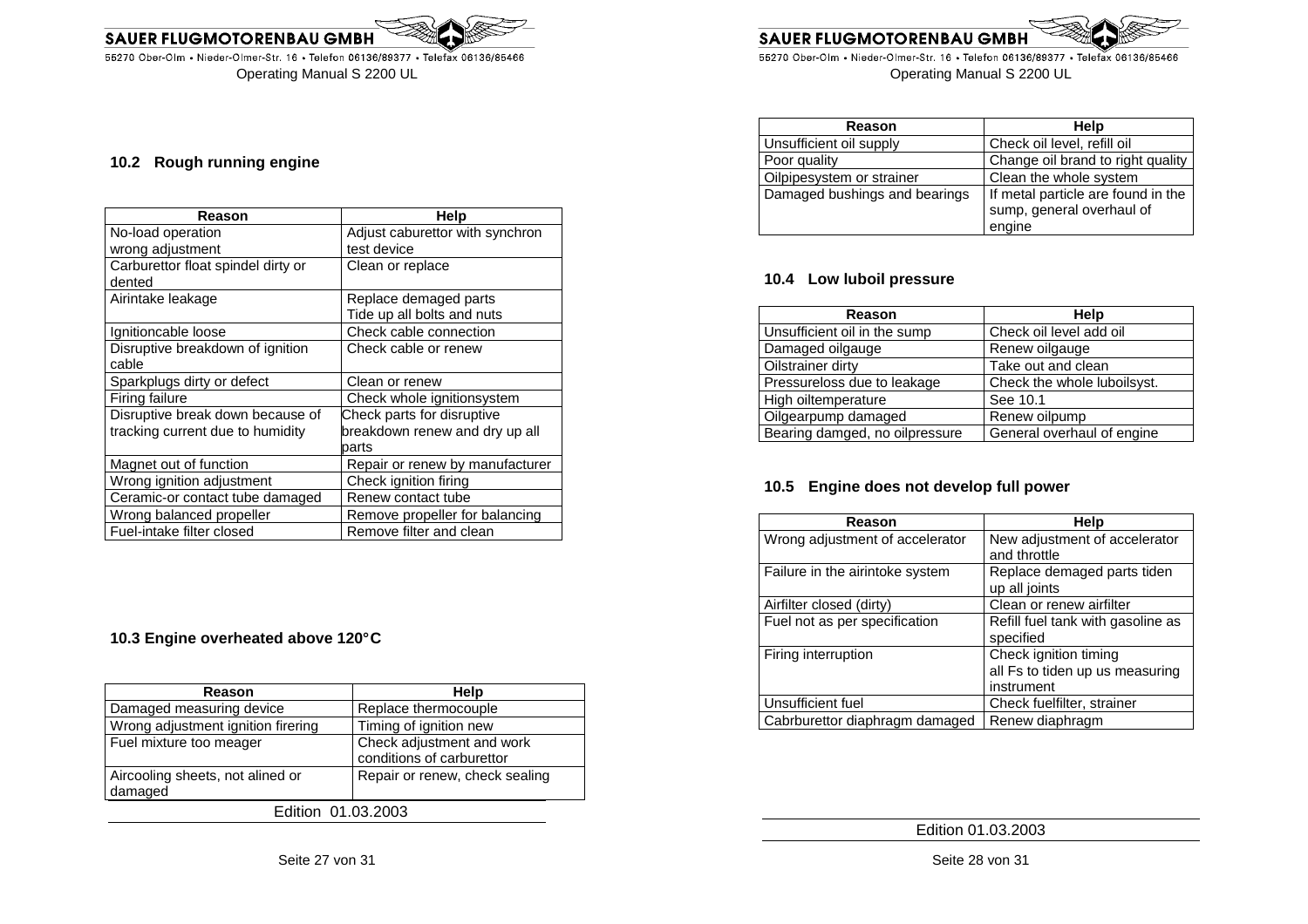

#### **10.6 Rough running engine after or dispite stop**

| Reason                          | Help                         |
|---------------------------------|------------------------------|
| Firingtime wrong                | Adjust firingtime            |
| Carbon and other remains inside | Check fuelquality            |
| combustionchamber               | Check oilconsumption         |
|                                 | Check thermalconductivity of |
|                                 | sparkplugs                   |
| Ignitionkey damaged             | Switch to be renewed         |
|                                 | Check masscable              |
| Engine overheated               | Run engine with approx.      |
|                                 | 1000rpm                      |

#### **10.7 Oilconsumtion to high**

| Reason                        | Help                                                                                                     |
|-------------------------------|----------------------------------------------------------------------------------------------------------|
| Luboilpipesystem leak         | Check, repair amd test                                                                                   |
| Less quality of luboil        | Change oil, use oil according to<br>specification                                                        |
| Damaged bushings and bearings | Check oilsump and filter if you<br>find metallpartical, don't start<br>engine<br><b>GENERAL OVERHAUL</b> |
| Wear and tear on pistonrings  | <b>GENERAL OVERHAUL</b>                                                                                  |

#### **10.8 Engine pinking, knocking**

| Reason                          | Help                                             |
|---------------------------------|--------------------------------------------------|
| Fuel with less oktan,           | Use fuel as per manufacturers<br>recommendation, |
| Thermal conductivity            | Use sparkplugs as per                            |
| Of spark plugs to low           | manufacturers recommendation                     |
| Firingpoint to earty            | Adjust firingpoint                               |
| Carbon and other remains inside | Check for reason                                 |
| comberstion                     |                                                  |
| Gasoline air mixture too        | <b>Extending carburetor</b>                      |
| meager                          | nozzles                                          |

**SAUER FLUGMOTORENBAU GMBH** 

55270 Ober-Olm • Nieder-Olmer-Str. 16 • Telefon 06136/89377 • Telefax 06136/85466 Operating Manual S 2200 UL

**11. Inspection list Kind and subject of controll**

## Intervall: 25 h 50 h 100 h 1. Drain engine oil (warm) replace sealing ring  $\begin{array}{ccc} x & x \\ y & x \end{array}$  of oil drain scew. Fill with 3 ltr. 2. Renew oilfilter values and the set of the set of the set of the set of the set of the set of the set of the set of the set of the set of the set of the set of the set of the set of the set of the set of the set of the s 3. Visual check whole luboil system for leaks  $x - x$  x x 4. Clean or renew air filter **x** x x 5. Clean and check sparkplugs **x** x x 6. Check motorsuspension, all joints,  $x - x$  x x tubes, hoses cooling and pre-heating system

| 7. Clean engine                                       | <b>X</b> | <b>X</b>     | x |
|-------------------------------------------------------|----------|--------------|---|
| 8. Check fuelsystem, clean filter                     | x        | $\mathsf{x}$ | x |
| 9. Check exaustsystem                                 | <b>X</b> | <b>X</b>     | x |
| 10. Check ignition system                             | <b>X</b> | X.           | x |
| 11. Check clamps and bolts from starter<br>and magnet | X        | x            | x |

Seite 29 von 31 Edition 01.03.2003